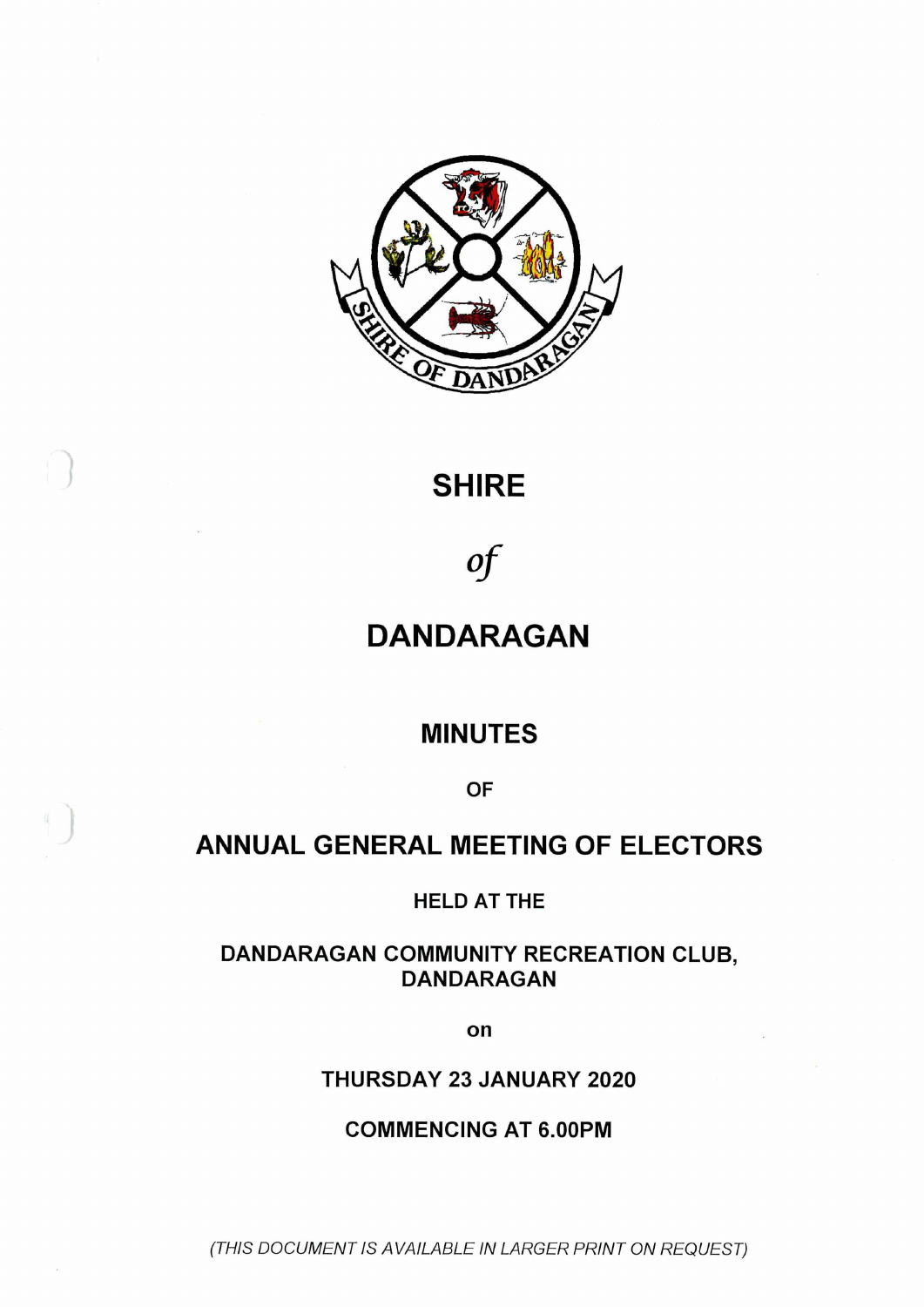# **Table of Contents**

| $2^{\circ}$  |  |                                                        |  |
|--------------|--|--------------------------------------------------------|--|
| $\mathbf{3}$ |  |                                                        |  |
|              |  | 3.1 ANNUAL GENERAL MEETING OF ELECTORS HELD 24 JANUARY |  |
|              |  |                                                        |  |
| 5.           |  |                                                        |  |
|              |  |                                                        |  |

 $\sim$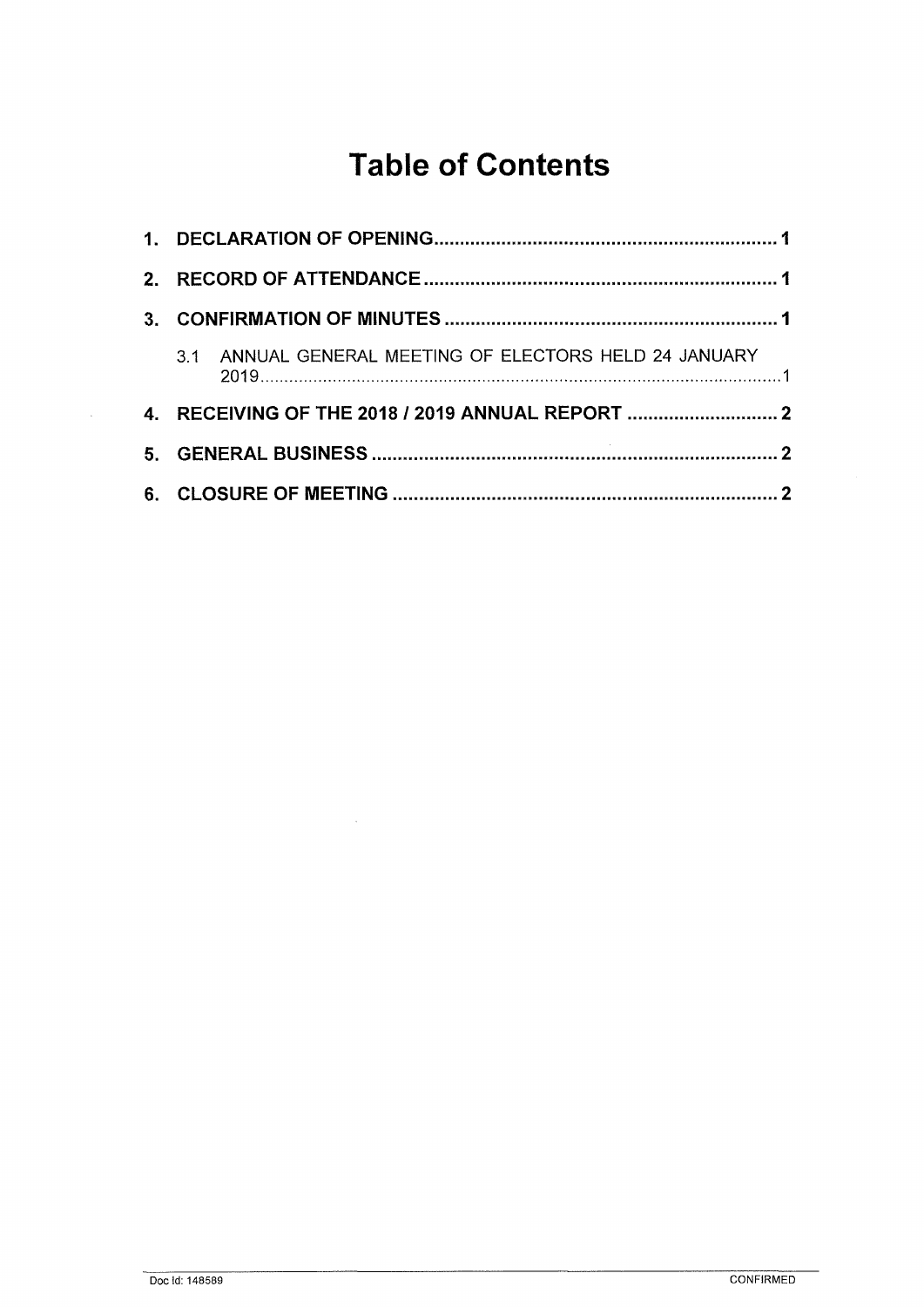#### **MINUTES OF ANNUAL GENERAL MEETING OF ELECTORS 23 JANUARY 2020**

#### <span id="page-2-0"></span>**1. DECLARATION OF OPENING**

The President declared the meeting open at 6.00pm.

#### **2. RECORD OF ATTENDANCE**

#### **Councillors:**

Councillor L Holmes (President) Councillor J Clarke Councillor A Eyre Councillor P Scharf Councillor R Rybarczyk Councillor D Richardson Councillor R Shanhun Councillor D Slyns

#### **Staff:**

| Mr S Clayton | (Acting Chief Executive Officer)         |
|--------------|------------------------------------------|
| Mr B Pepper  | (Executive Manager Infrastructure)       |
| Mr D Chidlow | (Executive Manager Development Services) |
| Mr R Mackay  | (Planning Officer)                       |
| Ms M Perkins | (Manager Community & Customer Services)  |
|              |                                          |

**Apologies:** Councillor W Gibson

<span id="page-2-1"></span>**Electors / members of the public:** Nil

#### <span id="page-2-2"></span>**3. CONFIRMATION OF MINUTES**

#### **3.1 ANNUAL GENERAL MEETING OF ELECTORS HELD 24 JANUARY 2019**

**Moved Cr Eyre, seconded Cr Clarke That the minutes of the Annual General Meeting of Electors held on 24 January 2019 as circulated be confirmed as a true and correct record.**

**CARRIED 8 / 0**